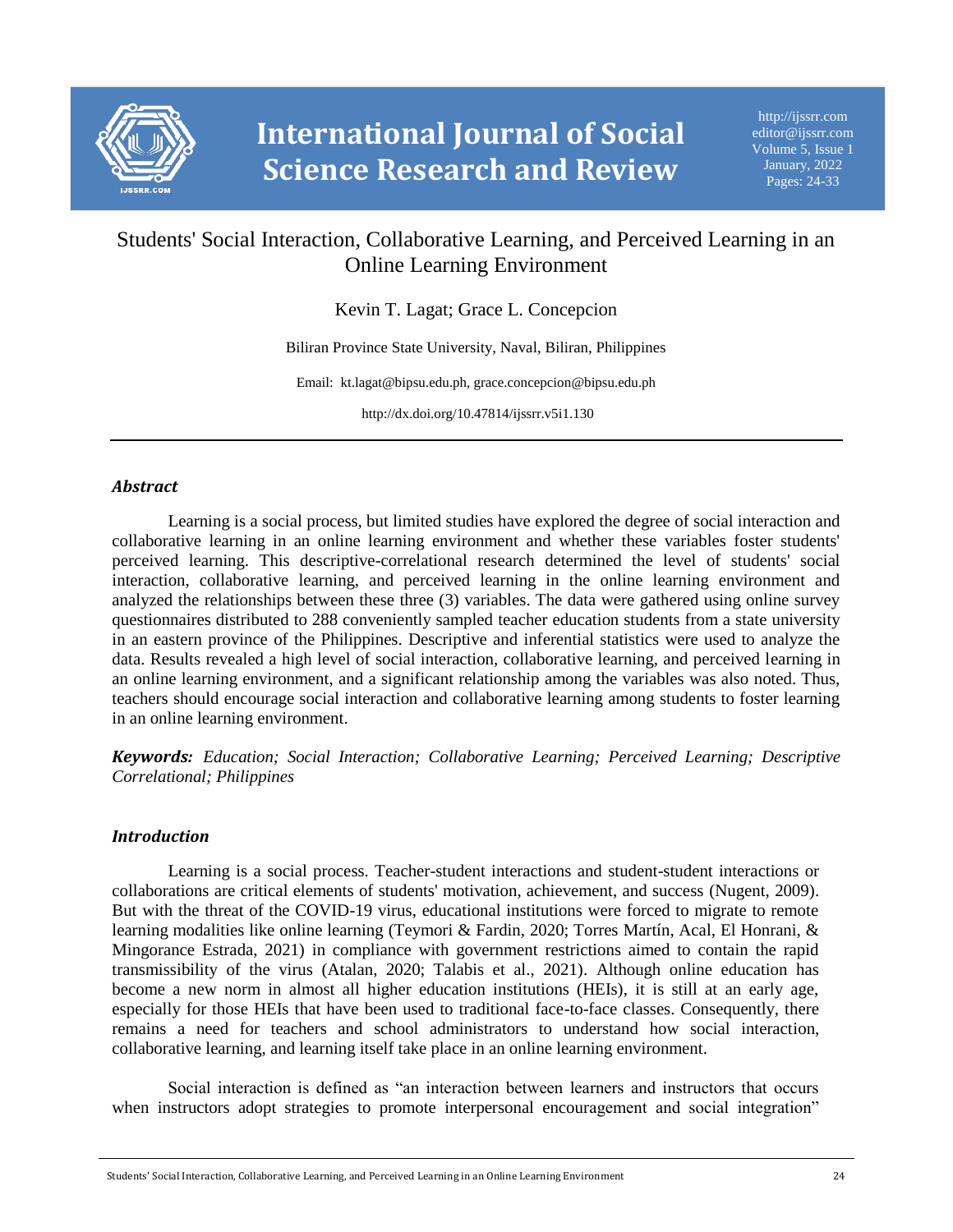

(Jung, Choi, Lim, & Leem, 2002, p. 153). Several studies have pointed out that a high level of social interaction in an online learning environment results in higher learning engagement among students. Spears (2012), for example, found out a significant correlation between social interaction and collaborative learning in online courses and even in courses offered face-to-face. Hara et al. (2000) also elucidated that social interaction in the online learning environment is essential in keeping students feel connected with others despite space barriers.

Moreover, a strong correlation between and social interaction and learner's achievement has also been established. Pacciano (2002), in his study, in particular, concluded that a quality social interaction in an online learning environment results in positive student performance in an online course and a high level of satisfaction. Likewise, Richardson and Swan (2003) explained that classroom interaction is vital in an online learning environment to promote student learning and retention. Hence, Bali and Liu (2018) emphasized that social learning should be present in a learning environment to foster productive and meaningful experience for students, and thus it should be considered as one of the essential elements in online learning (Jung, Choi, Lim, & Leem, 2002).

Collaborative learning, on the other hand, is "an instructional approach in which a small number of learners interact together and share knowledge and skills to reach a specific learning goal" (So & Brush, 2008, p. 322). Like social interaction, several studies have also identified the positive effects of collaborative learning in students' achievement in particular and in the teaching-learning process in general. For instance, the study of Balta and Awedh (2017) postulated that online collaborative learning positively predicts students' academic performance. In addition, it also stimulates active learning and knowledge construction among learners (Gomez-Sanchez et al., 2009).

Moreover, Zhaobin et al. (2013) postulated that cloud-supported collaborative learning could effectively facilitate the teaching and learning process. As mentioned by Zeng (2016), collaborative learning helps develop advanced thinking among students. Thus, it is essential in an online learning environment it enables learners to understand the lesson's content that they have difficulty understanding on their own (Mende, Proske, & Narciss, 2020).

The preceding literature has underscored the importance and positive effects of social interaction and collaborative learning in a learning environment. This adds to how important it is to study students' perception of these variables in an online learning environment and how it influences their perceived learning. This is especially important for universities that have just migrated to online learning.

In the Philippines, higher education institutions (HEIs) specifically use flexible learning (Cervantes, 2020). FL is a learner-centered pedagogy that gives instructors and students equal freedom in terms of learning pace, location, procedure, and outcome (Huang, Liu, Tlili, Yang, & Wang, 2020; Joan, 2013) by integrating technologies (Cassidy, Fu, Valley, Lomas, & Jovel, 2016). In the case of Biliran Province State University (BiPSU), the university has been primarily utilizing a Moodle-based learning management system in facilitating the teaching-learning process, which is used by both faculty and learners at the onset of the COVID-19 pandemic in the academic year 2020-2021 until the present academic year 2021-2022.

In BiPSU's flexible learning framework, the delivery of the lesson is purely online, and the students are based at home or in a setting far from the school due to constraints like border lockdowns and other government restrictions. In this case, technology is integrated with most of the lessons. The pedagogy is also blended where the various combination of strategies is facilitated through an online mode. The university technically used synchronous and asynchronous e-learning or online learning. In asynchronous learning e-learning or online learning, students and teachers need not be online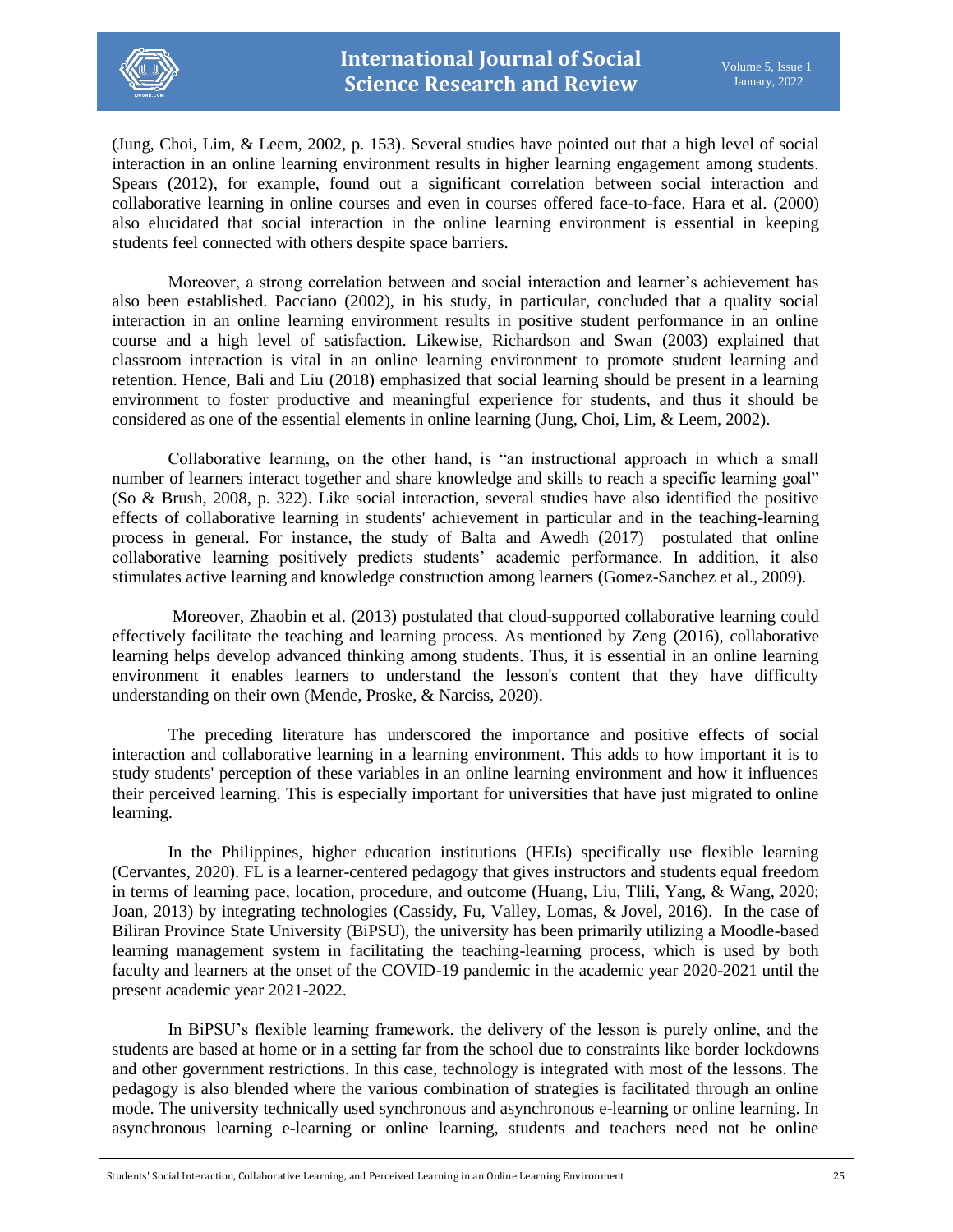

simultaneously. Teachers will upload the learning materials in the LMS, and the students can log on and download the materials anytime and submit their answers using the platform (Hrastinski, 2008). On the other hand, synchronous e-learning or online learning requires teachers and students to be online at the same time. Classes are held through video conferencing through Google Meet or the ZOOM platform, allowing real-time interaction between teachers and students (Hrastinski, 2008).

However, due to internet connectivity issues in developing countries like the Philippines, synchronous e-learning became less attractive among teachers and students (Lagat, 2020; Gering & Kiraly, 2020). Thus, teachers and students usually use asynchronous e-learning or online learning. In this scenario, the facilitator of learning would be the parent, guardian, tutor, or any adult who can assist the learner. On the other hand, the teacher monitors the learner at scheduled times using various platforms such as FACEBOOK Messenger, email, and the university's learning management system. This interaction between students and teachers is purely online.

However, to date, no studies have explored the level of social interaction and collaborative learning in the university's online learning environment and whether the type of social interaction and collaborative learning in an online learning environment fosters perceived learning of the students. Moreover, being a higher education institution that just migrated in the said modality, there is a need for teachers and school administrators to understand how social interaction, collaborative learning, and learning itself take place in an online learning environment.

In this context, the researchers sought to determine the level of students' social interaction, collaborative learning, and perceived learning in the online learning environment. Moreover, this research investigated the relationships between these variables. The results of this current study are intended to improve the quality of the teaching and learning process in an online learning environment.

## *Theoretical Framework of the Study*

This study is chiefly anchored on Collaborative Learning Theory. This theory is rooted in Lev Vygotsky's idea on Zone of Proximal Development (Vygotsky, 1978). Collaborative learning theory postulates that critical thinking can be fostered through peer-to-peer learning. In collaborative learning, students are given opportunities to organize, clarify, elaborate, or practice information. Thus, learners become active participants in the learning process rather than passive recipients of information (Udvari-Solner, 2012).

Studies have shown the beneficial effect of social interaction and collaborative learning on the academic achievement of students (Zhaobin, Wenzhi, & Caidong, 2013; Spears, 2012). Moreover, they are essential in an online learning environment as they enable learners to understand the lesson's content that they have difficulty understanding on their own (Mende, Proske, & Narciss, 2020). Thus, the aforementioned pieces of literature offer a framework to investigate students' perception of social interaction and collaborative learning and their relationship with their perceived learning in an online learning environment.

#### *Methodology*

This quantitative study utilized a descriptive-correlational research design. This design is helpful in this study since it describes the variables and their relationship (Sousa, Driessnack, & Mendes, 2007). The descriptive approach determined the level of social presence, social interaction,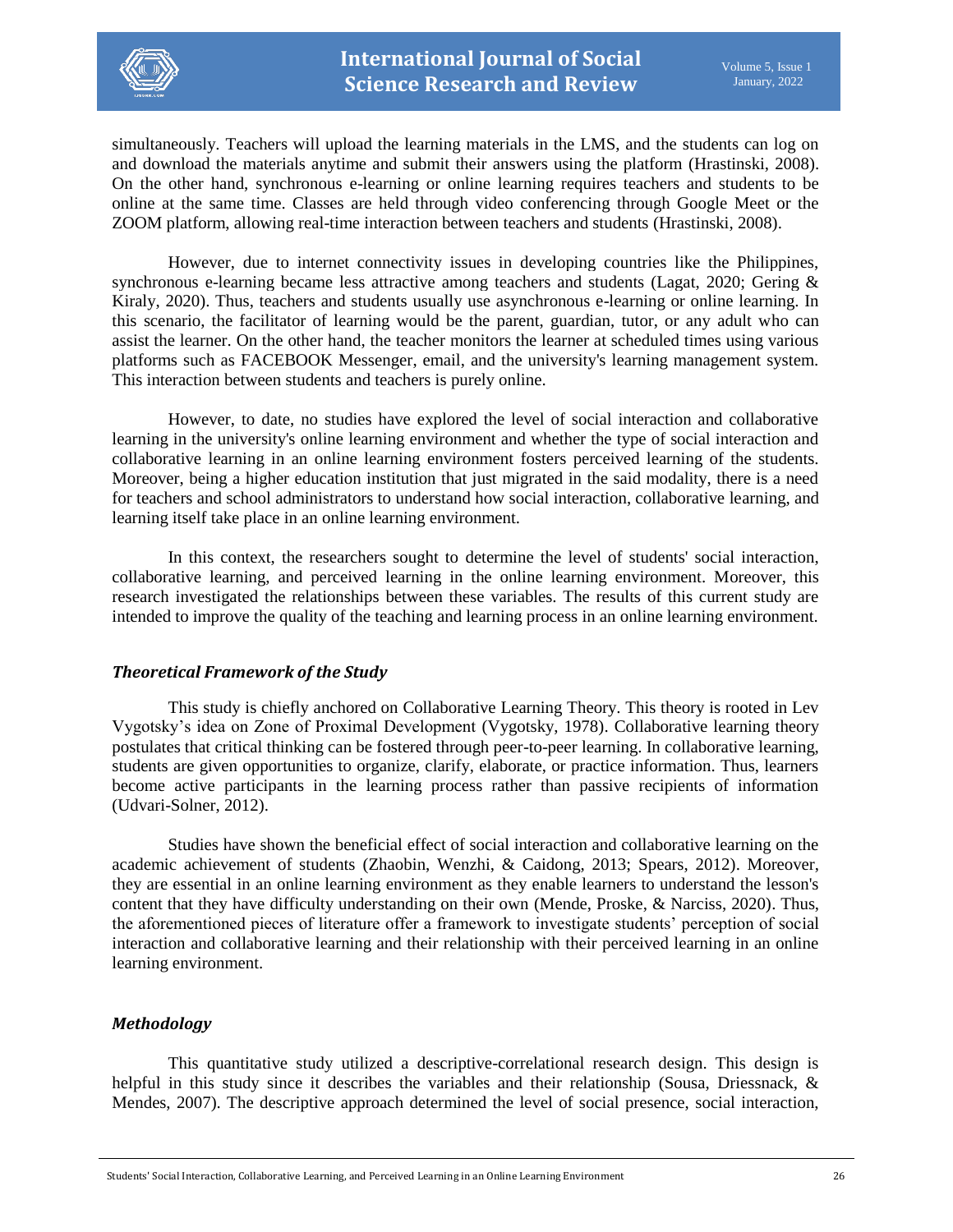

and collaborative learning in an online learning environment, while the correlational approach analyzed the relationship between these three (3) variables.

The respondents of this study were 288 students from the School of Teacher Education of Biliran Province State University enrolled in the second semester of Academic Year 2020-2021. These respondents were identified through a convenient sampling method due to complications or restrictions in face-to-face interaction and the threat of the COVID-19 virus.

In this research, the items on perceived learning included in the Student Learning and Satisfaction in Online Learning Environments Instrument (SLS-OLE) by Gray and DiLoreto (2016) were taken to assess the level of students' perceived learning in an online learning environment. While the 7-item Collaborative Learning subscale (CLSS) developed by So and Brush (2008) and the 6-item social interaction instrument of Picciano (2002) were used to assess the level of collaborative learning and social interaction, respectively. The reliability of these instruments in the present study was tested by conducting pilot testing on 30 students in the same school in which the result yielded a reliability index of 0.900 for the Collaborative Learning instrument, 0.924 for the Social Interaction Instrument, and 0.864 for Perceived Learning instrument using Cronbach's Alpha, importing the reliability of the instruments used in this study. All the research instruments were organized and prepared in 5-point Likert Scale.

Before the study commenced, the respondents' informed consent, institutional review, and approval were requested and secured first. The researchers alone had the access to the responses of the respondents. All information and data gathered in this study were treated with confidentiality pursuant to Republic Act 10173 or Data Privacy Act of 2012 of the Philippines.

Following the approval of informed consent and the institution, respondents' responses were collected by sending a google form where the instruments were attached to the FACEBOOK messenger or email of the respondents due to restrictions on face-to-face meetings.

The researcher utilized mean, standard deviation, and Pearson r product-moment correlation to analyze the data.

#### *Results and Discussion*

Table 1 presents the level of Social Interaction, Collaborative Learning, and Perceived Learning in an online learning environment. The results showed that in an online learning environment students experienced a high level of social interaction (M= 3.47, SD= 0.802), collaborative learning  $(M= 3.61, SD= 0.716)$ , and perceived learning  $(M= 3.74, SD= 0.691)$ . This means that the online learning environment in the university promotes social interaction, collaborative learning, and perceived learning among students.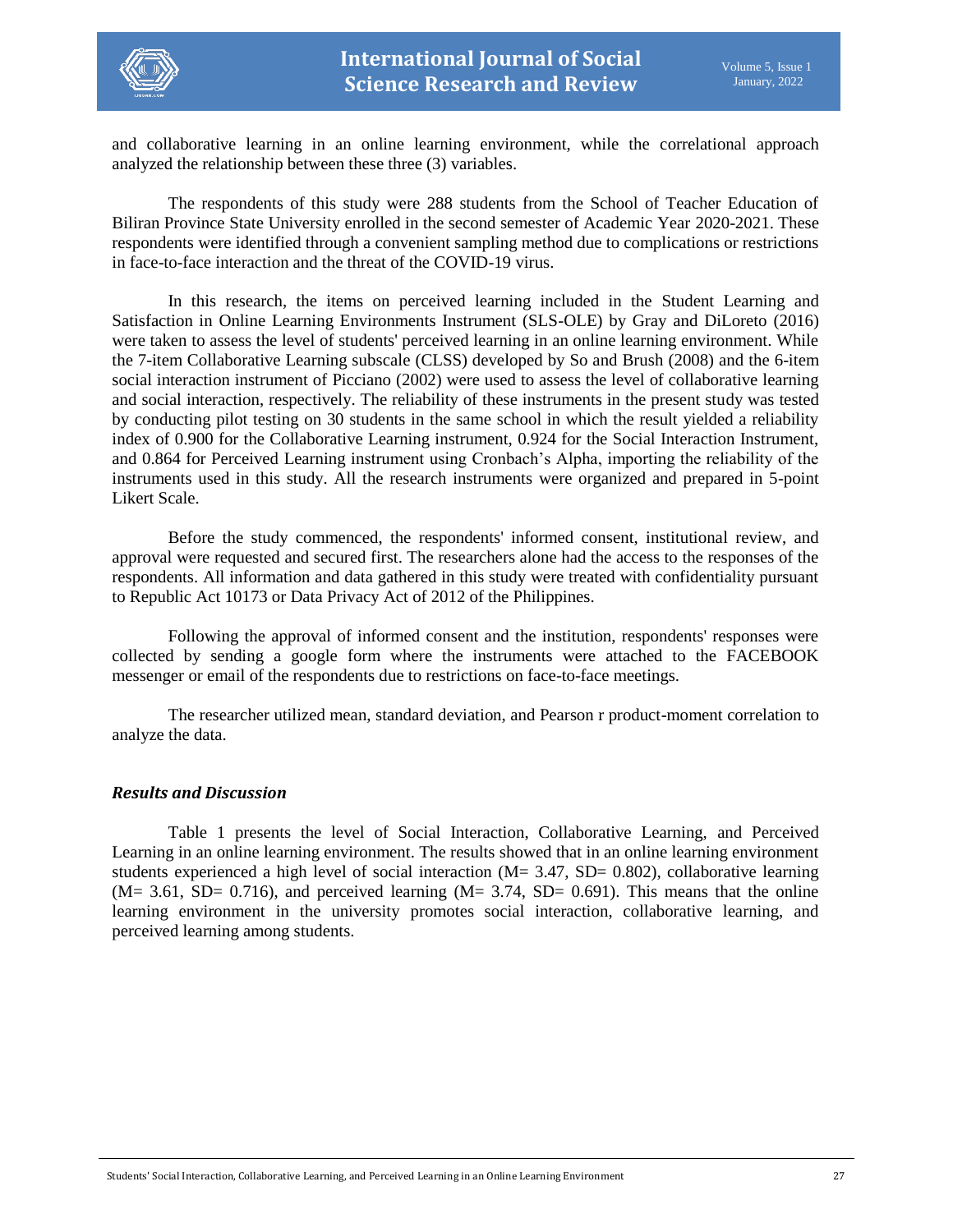

| <b>Mean</b> |       |                                                                                                              | Interpretation                                     |
|-------------|-------|--------------------------------------------------------------------------------------------------------------|----------------------------------------------------|
| 3.47        | 0.802 |                                                                                                              | High                                               |
| 3.61        | 0.716 |                                                                                                              | High                                               |
| 3.74        | 0.691 |                                                                                                              | High                                               |
|             |       |                                                                                                              |                                                    |
|             |       |                                                                                                              |                                                    |
|             |       | <b>Descriptive</b>                                                                                           |                                                    |
|             |       | Very High                                                                                                    |                                                    |
|             |       | High                                                                                                         |                                                    |
|             |       | Moderate                                                                                                     |                                                    |
|             |       | Low                                                                                                          |                                                    |
|             |       | Very Low                                                                                                     |                                                    |
|             |       | <b>Statistical</b><br>Limit<br>$4.20 - 5.00$<br>$3.40 - 4.19$<br>$2.60 - 3.39$<br>1.80-2.59<br>$1.00 - 1.79$ | <b>Standard Deviation</b><br><b>Interpretation</b> |

**Table 1.** *Level of Social Interaction, Collaborative Learning, and Perceived Learning*

This result backs up findings of Bali and Liu (2018), which noted a high level of social interaction, social presence, and satisfaction in an online learning environment. Although compared to face-to-face courses, they found out that online courses have lower-level learning perception, social presence, and satisfaction (Bali & Liu, 2018).

The high degree of perceived student learning can be attributable to a number of variables, which could include the high level of social interaction and collaborative learning recorded in this study. Gray and DiLoreto (2016) reported that learners' social interaction in an online learning environment has a significant effect on the perceived learning of students. Other determinants of high perceived learning in the online learning environment that this study might have failed to capture include; student motivation, course structure, instructor knowledge, and facilitation (Baber, 2020).

Nevertheless, it is also important remember that other studies have documented that learners, especially those from economically disadvantaged households, reported otherwise regarding perceived learning and achievement (Rotas & Cahapay, 2020; Cullinan, Flannery, Harold, Lyons, & Palcic, 2021). Factors identified for this include; lack of access to learning resources and limited guidance in remote learning. (Kalil, Mayer, & Shah, 2020; Jæger & Blaabæk, 2020).

The high level of social interaction and collaborative learning in the online learning environment that were recorded in this study could also be attributed to various online tools and applications or technologies used by the faculty members in facilitating the teaching and learning process, which include Moodle-based LMS, google classroom, online forums, FACEBOOK messenger, etc. These technologies provide an avenue for learning interaction by engaging learners in the acquisition and sharing of new ideas or knowledge and exercising reflective and analytical thinking to develop the self-learning capacity of students (Aldholay, Abdullah, Ramayah, Isaac, & Mutahar, 2019).

Table 2 shows the relationship between Social Interaction, Collaborative Learning, and Perceived Learning. Based on the Pearson r product-moment correlation results, there is sufficient evidence that a significant relationship exists between social interaction and collaborative learning  $(r=$ 0.778,  $p = <.001$ ). This means that a higher level of social interaction in an online learning environment results in a higher level of collaborative learning. These results supplement the findings of Spears (2012), which found that social interaction and collaborative learning in online courses and even in face-to-face courses are highly correlated. Thus, teachers should encourage an interactive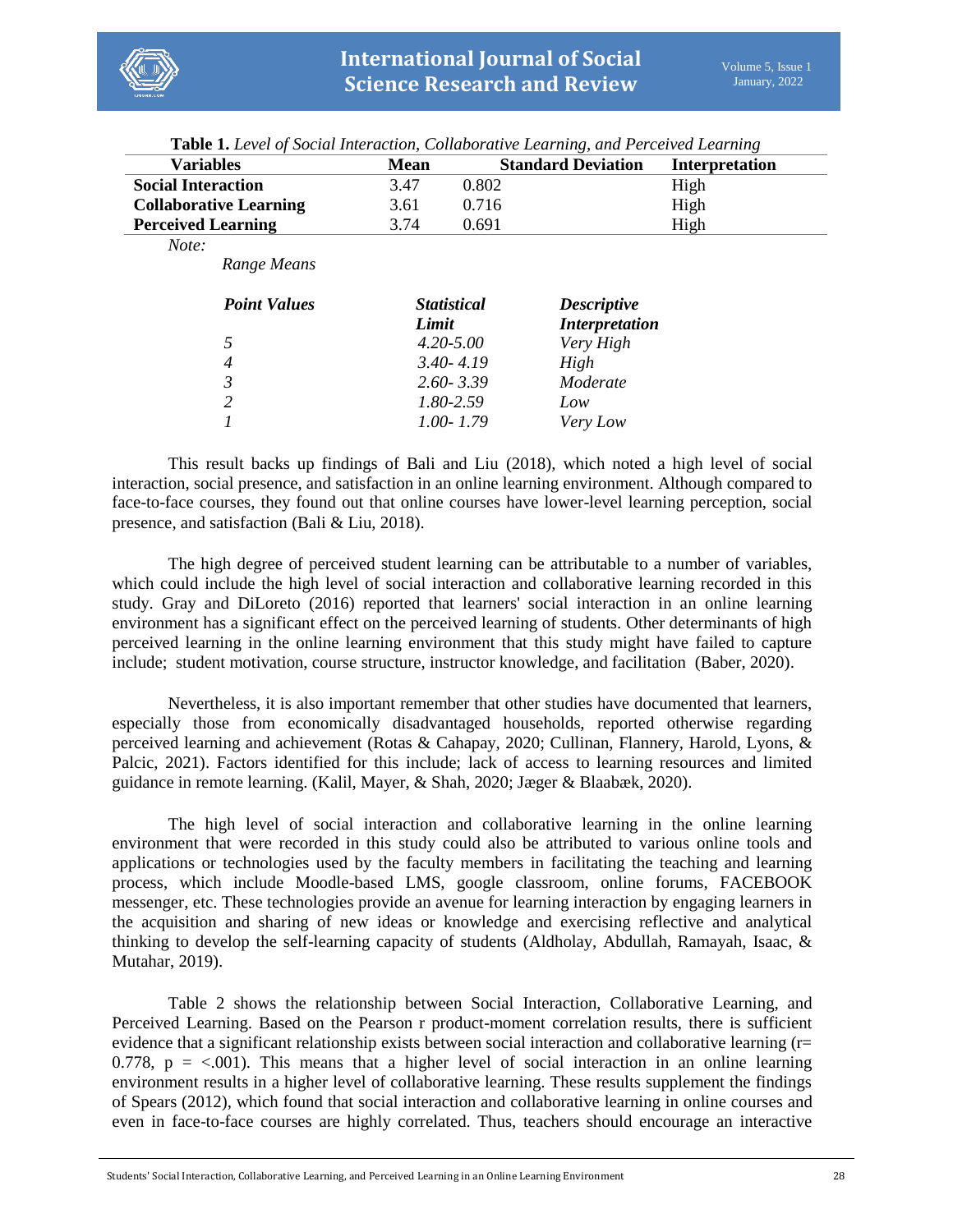

learning environment to foster collaborative learning as well. Online collaborative learning is crucial as it helps learners feel connected with other students and the teacher despite their distance (Hara, Bonk, & Angeli, 2000).

|                           | <b>Social</b><br><b>Interaction</b> | <b>Collaborative</b><br><b>Learning</b> | <b>Perceived</b><br><b>Learning</b> |
|---------------------------|-------------------------------------|-----------------------------------------|-------------------------------------|
| Social Interaction        |                                     |                                         |                                     |
| Collaborative<br>Learning | $0.778***$                          |                                         |                                     |
| Perceived Learning        | $0.734***$                          | $0.799$ ***                             |                                     |
|                           |                                     |                                         |                                     |

**Table 2.** *Relationship of Social Interaction, Collaborative Learning, and Perceived Learning*

Note.  $* p < .05, ** p < .01, ** p < .001$ 

Results found in the correlation matrix also revealed conclusive evidence that social interaction and perceived learning are significantly correlated ( $r = 0.734$ ,  $p = <.001$ ). This result established a strong positive relationship between social interaction and perceived learning in an online learning environment, meaning learning could be fostered in an online learning environment when teaching and learning activities facilitate interaction among students and teachers. These findings support the results in other studies which pointed out that a significant relationship between students learning or achievement and social interaction. The study of Pacciano (2002), for example, denoted that the quantity and quality of interaction between students and teachers is a determinant to perceived performance in an online course and satisfaction. Thus a high-quality interaction in an online course results in a high level of student satisfaction and perceived performance.

Similarly, Richardson and Swan (2003) also elucidated that active learning and interaction between instructors and students is imperative in an online learning environment to increase student learning and retention. Social interaction is also considered an essential element of learning as it provides a productive and meaningful experience (Bali & Liu, 2018). Indeed, social interaction is one of the most important things to consider in an online learning modality (Jung, Choi, Lim, & Leem, Effects of different types of interaction on learning achievement, satisfaction, and participation in Web-based instruction, 2002). With this, teachers may employ strategies that promote student interaction in online courses, which include: encouraging critical thinking, providing relevant and engaging lessons, offering feedback about student work, and allowing flexibility (Muirhead, 2004).

The same significant relationship was noted between collaborative learning and perceived learning ( $r = 0.799$ ,  $p = <.001$ ). This result implies that a high level of collaborative learning in an online learning environment yields a higher level of perceived learning among students. An identical result was also determined by the study of Balta and Awedh (2017), which suggested that online collaborative learning through a response system is a predictor of students' academic performance. Gomez-Sanchez et al. (2009) also concluded that collaborative learning encourages students' active learning and knowledge construction.

Moreover, the result also affirms the findings of Zeng (2016) which found out that collaborative learning allows students to develop advanced thinking. Teachers may use cloud-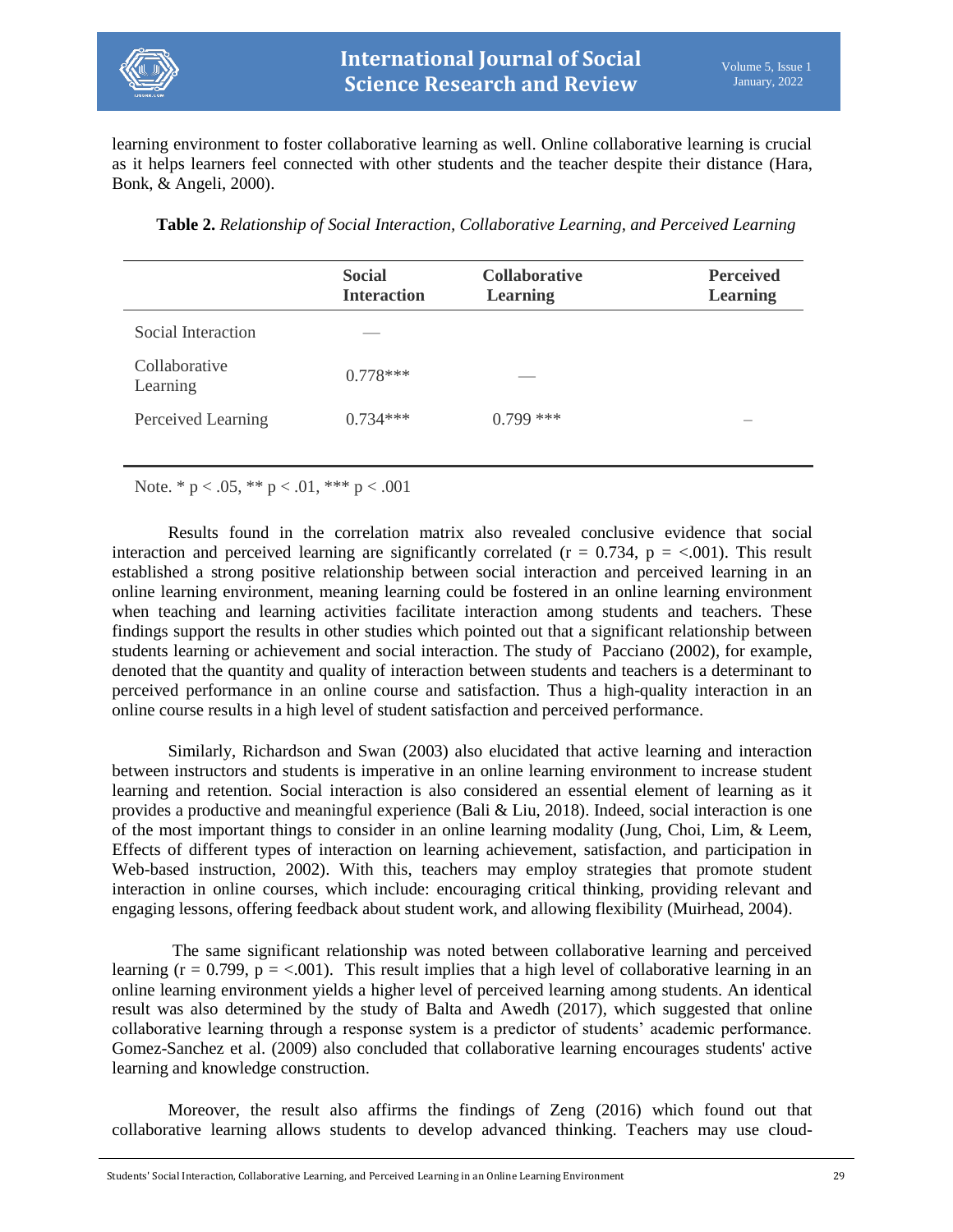

supported collaborative learning tools to aid the teaching and learning process (Zhaobin, Wenzhi, & Caidong, 2013).

Thus, teachers should be encouraged to use various learning management systems (LMS), such as the Moodle-based LMS, Google Classroom, private FACEBOOK group forums, etc. that provide or facilitate access to knowledge resources, sharing files, and forums for discussions, since they are helpful tools in fostering collaborative learning among students (Boettcher, 2003). This is essential in an online learning environment, as collaborative learning provides learners with opportunities to understand the content that they could not achieve on their own (Mende, Proske, & Narciss, 2020).

Nevertheless, it should also be noted that in planning the design and implementation of collaborative learning practices both in online and face-to-face learning modalities, teachers' beliefs or perspectives on collaborative learning must be considered. Miranda et al. (2015) said that collaborative learning could only contribute to student learning outcomes if it is designed and implemented by teachers effectively.

#### *Conclusion*

In general, the study found a high level of social interaction, collaborative learning, and perceived learning among students in the online learning environment. Moreover, this paper also supported previous studies that claimed that social interaction, collaborative learning, and perceived learning are significantly correlated even in an online learning environment. As a result, it is suggested that instructors be trained on how to design and facilitate social interaction and collaborative learning in an online learning environment. Future research may explore factors affecting collaborative learning and social interaction teaching strategies among teachers in an online learning environment.

## *References*

- Aldholay, A. H., Abdullah, Z., Ramayah, T., Isaac, O., & Mutahar, A. M. (2019). Online learning usage and performance among students within public universities in Yemen. *International Journal of Services and Standards, 12*(2), 163–179. doi:10.1504/IJSS.2018.091842
- Atalan, A. (2020). Is the lockdown important to prevent the COVID-9 pandemic?: Effects on psychology, environment and economy perspective. *Annals of Medicine and Surgery*. doi:https://doi.org/10.1016/j.amsu.2020.06.010
- Baber, H. (2020). Determinants of Students' Perceived Learning Outcome and Satisfaction in Online Learning during the Pandemic of COVID19. *Journal of Education and e-Learning Research, 7*(3), 285-292. doi:10.20448/journal.509.2020.73.285.292
- Bali, S., & Liu, M. C. (2018). Students' perceptions toward online learning and face-to-face learning courses. *Journal of Physics: Conference Series*. doi:10.1088/1742-6596/1108/1/012094
- Balta, N., & Awedh, M. H. (2017). The effect of student collaboration in solving physics problems using an online interactive response system. *European Journal of Educational Research, 6*(3), 385-394. doi:10.12973/EU-jer.6.3.385
- Boettcher, J. (2003). Course management systems and learning principles: Getting to know each other. *Campus Technology, 16*(12), 33-34.

Students' Social Interaction, Collaborative Learning, and Perceived Learning in an Online Learning Environment 30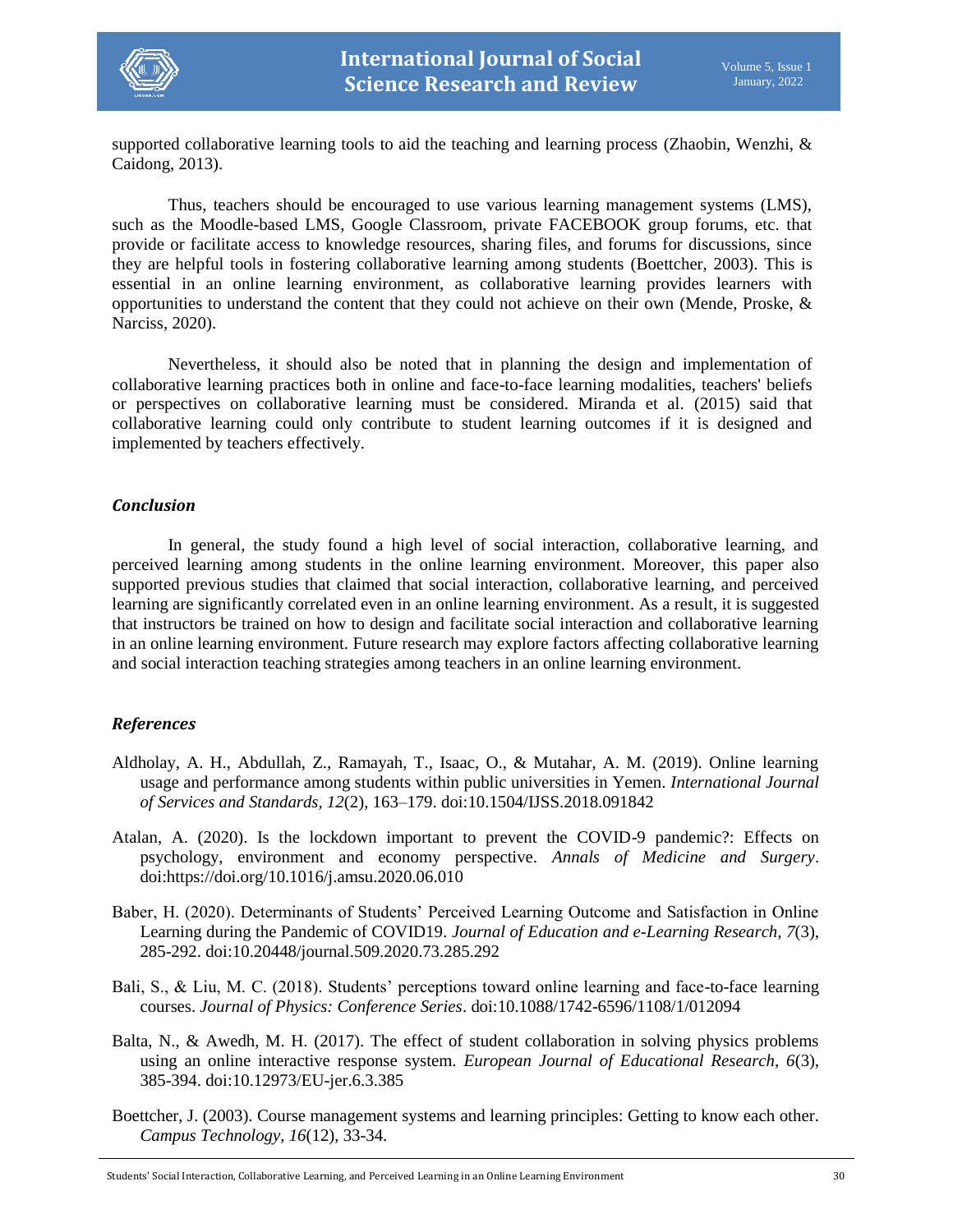

- Cassidy, A., Fu, G., Valley, W., Lomas, C., & Jovel, E. (2016). Flexible Learning Strategies in First through Fourth- Year Courses. *Collected Essays on Learning and Teaching, IX*, 83-94.
- Cervantes, F. M. (2020). *CHED pushes for flexible learning for HEIs in August.* Manila: Philippine News Agency. Retrieved from https://www.pna.gov.ph/articles/1101519
- Cullinan, J., Flannery, D., Harold, J., Lyons, S., & Palcic, D. (2021). The disconnected: COVID-19 and disparities in access to quality broadband for higher education students. *International Journal of Educational Technology in Higher Education*, 1-21. doi:10.1186/s41239-021-00262-1
- Gomez-Sanchez, E., Bote-Lorenzo, M. L., Jorrin-Abellan, I. M., Vega-Gorgojo, G., Asensio-Perez, J. I., & Dimitriadis, Y. A. (2009). Conceptual framework for design, technological support and evaluation of collaborative learning. *International Journal of Engineering Education, 25*(3), 557- 568. Retrieved from https://www.researchgate.net/publication/257560124
- Gray, J. A., & DiLoreto, M. (2016). The Effects of Student Engagement, Student Satisfaction, and Perceived Learning in Online Learning Environments. *International Journal of Educational Leadership Preparation, 11*, 1-20. Retrieved from https://eric.ed.gov/?id=EJ1103654
- Hara, N., Bonk, C., & Angeli, C. (2000). Content analysis of online discussion in an applied educational psychology. *Instructional Science, 28*(2), 115–152.
- Huang, R., Liu, D., Tlili, A., Yang, J., & Wang, H. (2020). *Handbook on Facilitating Flexible Learning During Educational Disruption: The Chinese Experience in Maintaining Undisrupted Learning in COVID-19 Outbreak.* Beijing: Smart Learning Institute of Beijing Normal University.
- Jæger, M., & Blaabæk, E. (2020). Inequality in Learning Opportunities: Evidence from Library Takeout. *Research in Social Stratification and Mobility*. doi:https://doi.org/10.1016/j.rssm.2020.100524
- Joan, R. (2013). Flexible Learning Design in Classroom to Promote Quality Education. *Journal on School Educational Technology*.
- Jung, I., Choi, S., Lim, C., & Leem, J. (2002). Effects of different types of interaction on learning achievement, satisfaction and participation in Web-based instruction. *Innovations in Education and Teaching International*, 153–162.
- Jung, I., Choi, S., Lim, C., & Leem, J. (2002). Effects of different types of interaction on learning achievement, satisfaction and participation in Web-based instruction. *Innovations in Education and Teaching International, 39*(2), 153–162.
- Kalil, A., Mayer, S., & Shah, R. (2020). Impact of the COVID-19 Crisis on Family Dynamics in Economically Vulnerable Households. 1-30. Retrieved from https://bfi.uchicago.edu/wpcontent/uploads/2020/10/BFI\_WP\_2020143.pdf
- Liguori, E., & Winkler, C. (2020). From offline to online: Challenges and opportunities for entrepreneurship education following the COVID-19 pandemic. *Entrepreneurship Educ Pedagogy, 3*(4), 346-51. doi:https://doi.org/10.1177/2515127420916738
- Mansor, A., Zabarani, N., Jamaludin, K., Mohd Nor, M., Alias, B., & Mansor, A. (2021). Home-Based Learning (HBL) Teacher Readiness Scale: Instrument Development and Demographic Analysis. *Sustainability, 13*, 1-15. Retrieved from https://doi.org/10.3390/su13042228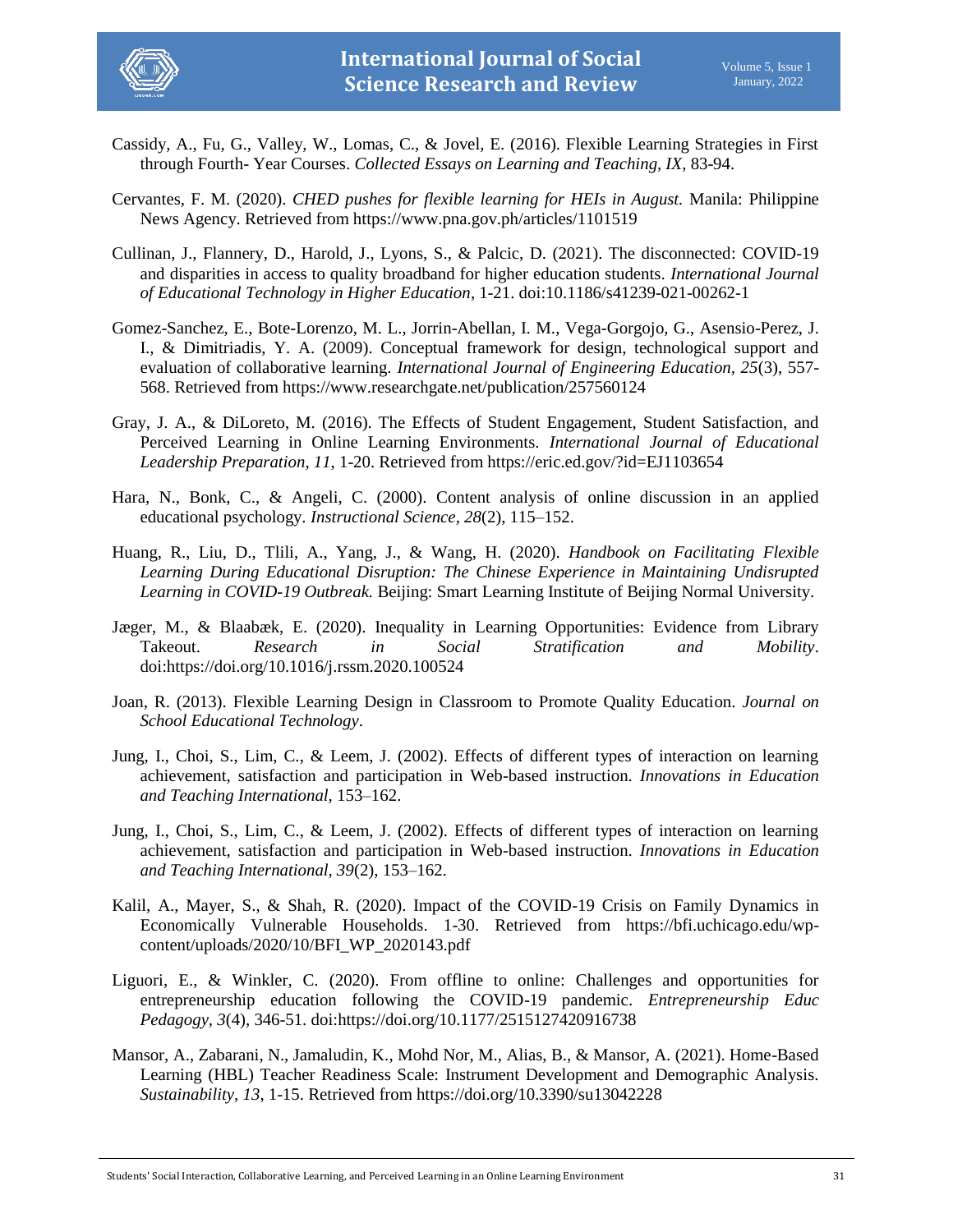

- Mende, S., Proske, A., & Narciss, S. (2020). Individual preparation for collaborative learning: Systematic review and synthesis. *Educational Psychologist*. doi:10.1080/00461520.2020.1828086
- Muirhead, B. (2004). Encouraging interaction in online classes. *International Journal of Instructional Technology and Distance Learning, 1*(6), 45-50.
- Nugent, T. (2009). The Impact Of Teacher-student Interaction On Student Motivation And Achievement. *Electronic Theses and Dissertations, 2004-2019. 3860.*, 1-141. Retrieved from https://stars.library.ucf.edu/cgi/viewcontent.cgi?article=4860&context=etd
- Picciano, A. (2002). Beyond student perceptions: issues of interaction, presence, and performance in an online course. *Journal of Asynchronous Learning Networks, 6*(1), 21-40.
- Richardson, J. C., & Swan, K. (2003). Examining social presence in online courses in relation to students' perceived learning and satisfaction. *Journal of Asynchronous Learning Networks, 77*(1), 68-88.
- Rotas, E. E., & Cahapay, M. B. (2020). Difficulties in Remote Learning: Voices of Philippine University Students in the Wake of COVID-19 Crisis. *Asian Journal of Distance Education, 15*(2), 147-158. doi:10.5281/zenodo.4299835
- So, H. J., & Brush, T. A. (2008). Student perceptions of collaborative learning, social presence and satisfaction in a blended learning environment: Relationships and critical factors. *Computers & Education, 51*, 318–336.
- So, H. J., & Brush, T. A. (2008). Student perceptions of collaborative learning, social presence and satisfaction in a blended learning environment: Relationships and critical factors. *Computers & Education, 51*, 318–336.
- Sousa, V., Driessnack, M., & Mendes, I. (2007). An Overview of Research Designs Relevant To Nursing: Part 1: Quantitative. *Rev Latino-am Enfermagem, 15*(3), 502-507.
- Spears, L. R. (2012). Social Presence, Social Interaction, Collaborative Learning, and Satisfaction in Online and Face-to-Face. *Graduate Theses and Dissertations*, 12976. Retrieved from https://lib.dr.iastate.edu/etd/12976
- Suzanna, M., De Hei, A., Strijbos, J.-W., Sjoer, E., & Admiraal, W. (2015). Collaborative learning in higher education: lecturers' practices and beliefs. *Research Papers in Education, 30*(2), 232-247. doi:10.1080/02671522.2014.908407
- Talabis, D. A., Babierra, A. L., Buhat, C. A., Lutero, D. S., Quindala, K. M., & Rabajante, J. F. (2021). Local government responses for Covid-19 Management in the Philippines. *BMC Public Health, 21*(1). doi:10.1186/s12889-021-11746-0
- Teymori, A. N., & Fardin, M. A. (2020). COVID-19 and Educational Challenges: A Review of the Benefits of Online Education. *Annals of Military and Health Sciences Research*, 1-4. doi:10.5812/amh.105778
- Torres Martín, C., Acal, C., El Honrani, M., & Mingorance Estrada, Á. (2021). Impact on the Virtual Learning Environment Due to COVID-19. *Sustainability, 13*, 1-16. Retrieved from https://doi.org/10.3390/su13020582
- Udvari-Solner, A. (2012). Collaborative Learning. In N. Seel, *Encyclopedia of the Sciences of Learning.* Boston, MA: Springer. Retrieved from https://doi.org/10.1007/978-1-4419-1428-6\_817